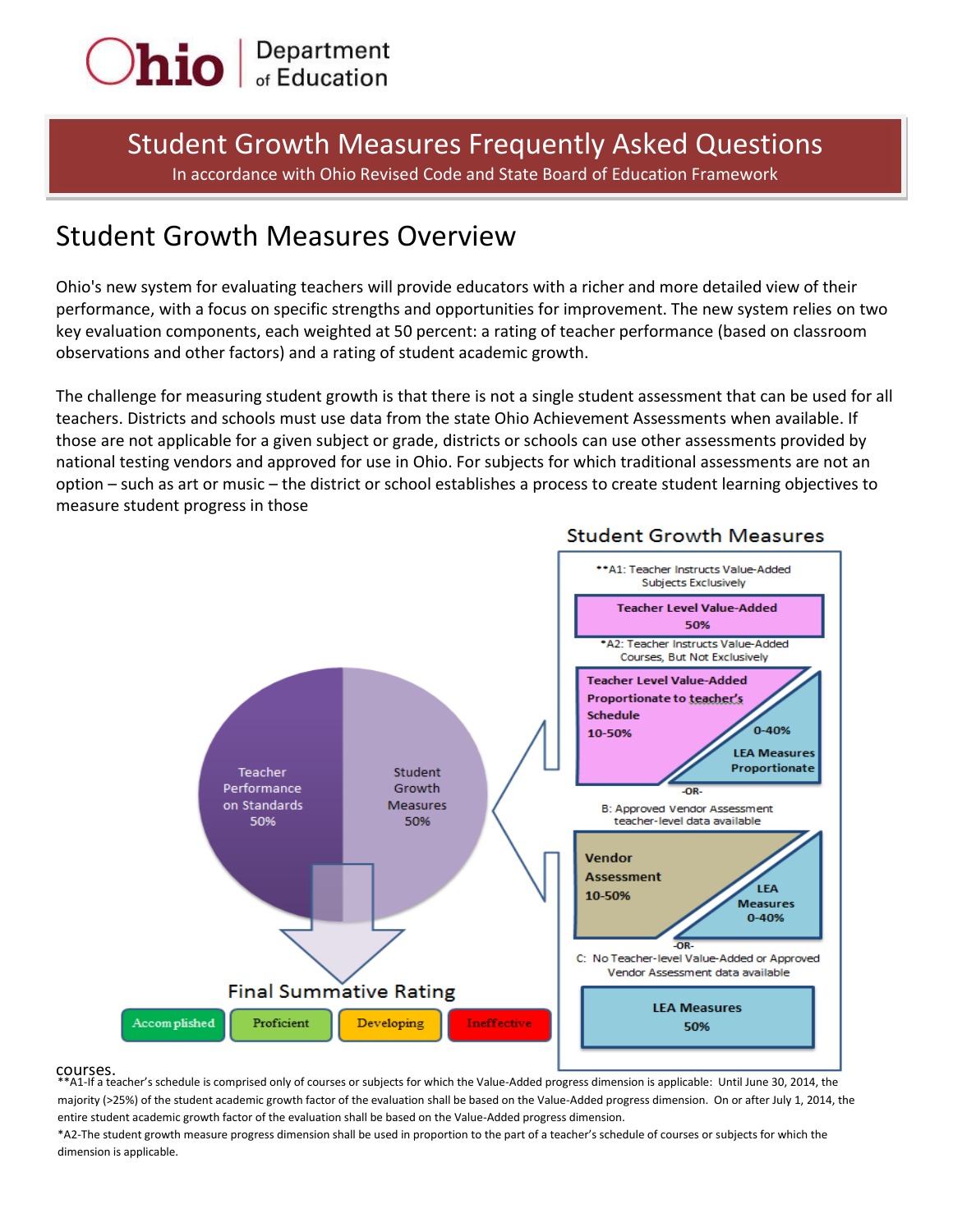# Implementation

Q: **When looking at the graphic on the teacher performance side, it appears the evaluation system begins with student growth measures from the previous year. However, only a small percentage of teachers have student growth data (Value-Added) available going into the first year of implementation. What do the rest of the teachers use as the basis for their professional growth plan?**

A: In the first year of implementation, every teacher and principal starts on a professional growth plan (unless the teacher or principal is already on an improvement plan). Starting with a professional growth plan allows for comparability within buildings, districts and the entire state. Professional growth plans help teachers focus on areas of professional development that will enable them to improve their practice. If student growth data are available, they are part of the plan. However, completing the self-assessment enables teachers to identify professional goals in the initial and subsequent years. After the first year of implementation in 2013-2014, all teachers and principals will have a professional growth plan or improvement plan based on their student growth measures.

Q: **Can student growth measures be more than 50% of the teacher or principal evaluation?**

A: No. State law is very clear that student growth measures must be used for 50% of the evaluation. This applies to all traditional public schools, Educational Service Centers, Boards of Developmental Delay, and community schools in the Race to the Top grant.

Q: **Do districts and schools have to determine the weighted percentage breakdown of the three categories of teachers and must they report their default plans to the state?**

A: Yes. In the Electronic Teacher and Principal Evaluation System (eTPES), districts and schools will enter estimated percentages for each teacher category. This applies to all traditional public schools, Educational Service Centers, Boards of Developmental Delay, and community schools in the Race to the Top grant.

## Q: **Do all teachers in the same department or grade in a district have to use the same weighted percentage for growth measures?**

A: The district develops an overall plan (with input from teachers) for using student growth measures for evaluation. Whenever possible, the goal is district-wide consistency. However, there may be instances when certain teachers need different percentages (for example, in the case of a new teacher). The district ultimately makes this decision.

Q: **Will the Ohio Department of Education audit our district on our student growth measures process? What happens if our district or school is found inadequate?**

A: The department will randomly audit districts and schools. If there are areas of concern, the department and the district or school will create a correction plan. The district or school must make the corrections identified in the plan.

#### Q: **How will my student growth measures be determined if I'm responsible for multiple subjects?**

A: If you are a teacher with multiple subjects that have Value-Added data, you will receive a composite report for reading and math. If you teach other non-Value-Added grades/ subjects using approved vendor and/ or local measures, your data for growth measures should be proportional to your teaching schedule.

#### Q: **How is the state supporting the implementation of student growth measures?**

A: The department is offering train-the-trainer sessions during 2012-2014 to assist schools in making decisions as they implement student growth measures for teacher and principal evaluations. The state will continue to offer training and subsequent technical assistance regionally as well as through online modules.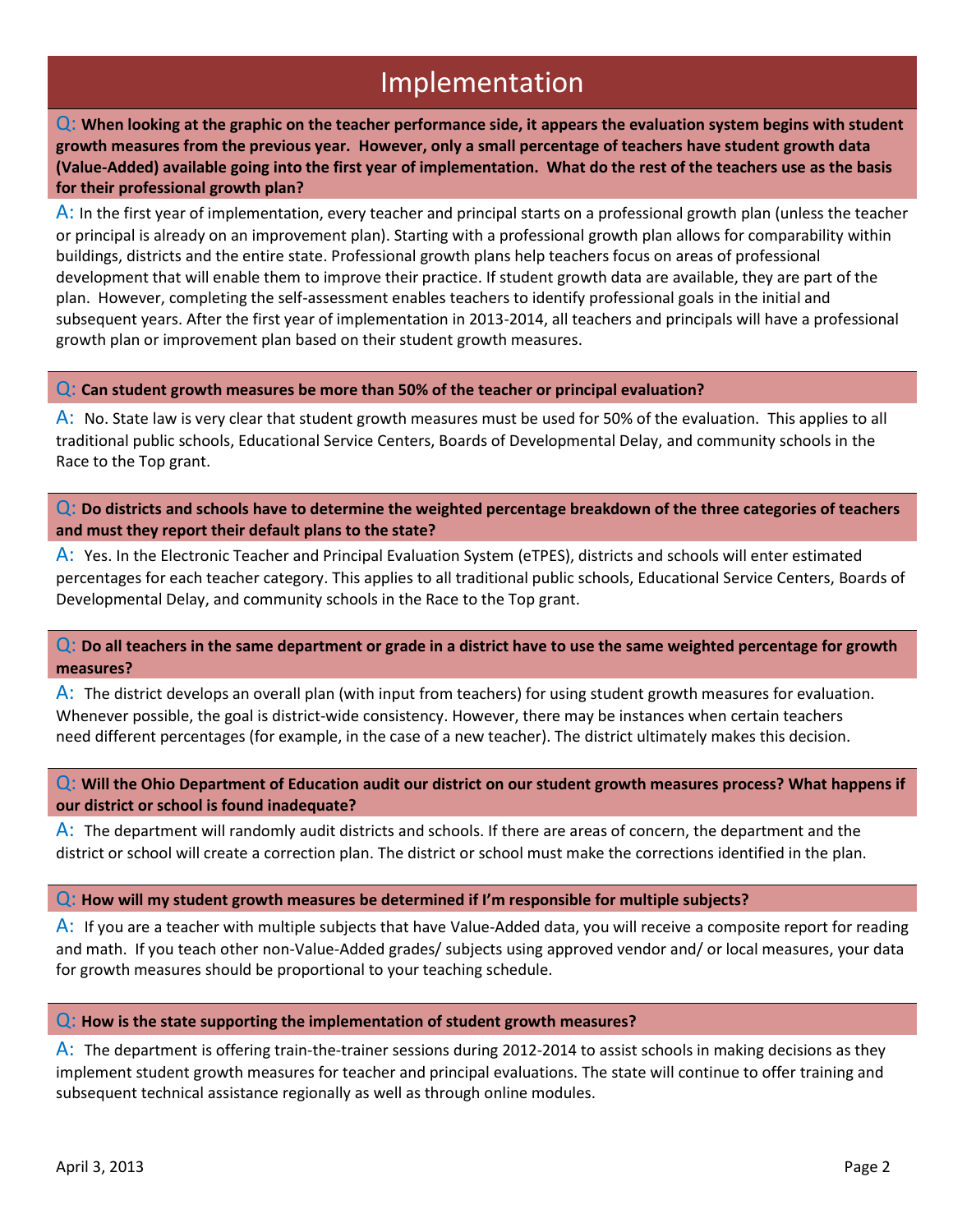### Q: **What is the department's guidance on how best to roll out the student growth measures training at the local level?**

A: American Institutes for Research and the department developed training to support the local implementation of student growth measures. The training is divided into four modules with each module lasting one to two hours in length. The department does not recommend combining all four trainings into one session. The modules are most effective when presented one at a time. It is possible to split modules into smaller segments, if needed. Each district or school knows the best delivery of the modules to meet staff needs.

#### Q: **How will student growth measures be used for intervention specialists?**

A: For intervention specialists, the student growth measures depend on the availability of data. If you instruct students in grades/ subjects using the Value-Added progress dimension, you must complete the Roster Verification/Linkage process and *may* receive a Value-Added report. If you instruct grades/subjects that do not receive Value-Added reports, but your district or school uses an assessment on the Approved Vendor list, you must use data from those assessments. If neither is available, you will use the Student Learning Objective process with measures specific to your instructional setting.

In co-teaching situations, it is very important to link your students to you, the teacher, to be accurate. For Value-Added reports, this linkage determines your student growth report information. A similar district-developed process is necessary to verify student rosters for the student growth measures data in situations using approved vendor assessments or local measures. For more information please see the *Business Rules for Student Growth Measures* document [here.](http://education.ohio.gov/GD/Templates/Pages/ODE/ODEDetail.aspx?page=3&TopicRelationID=1230&ContentID=125742)

[Here](http://portal.battelleforkids.org/ohio/Race_to_the_Top/linkage_overview.html?sflang=en) is more information on the linkage process. Phone: 1.866.543.7555 Email: [support@battelleforkids.org](https://mail.em.ohio.gov/owa/redir.aspx?C=OYpGI6Ga7EWiLiYC8-IIRoNNStAgIM8IIeRpbLryMtqg1MxoTUwFGBjb6qsTdczke7UjIa5SKdU.&URL=mailto%3asupport%40battelleforkids.org) (Race to the Top districts and schools) [www.mcoecn.org/link](http://www.mcoecn.org/link) (Non-Race to the Top districts)

## Q: **How can I demonstrate growth for my gifted students when they are already high performing?**

A: Many gifted students enter school near, at, or above the proficient level. When no Value-Added or vendor assessment growth data are available, you will write student learning objectives. When writing student learning objectives, you will describe the specific student population and how this affects the establishment of growth targets. High achievement scores do not necessarily indicate progress, but gains do. Additionally, be certain to use assessments with "stretch" for the growth calculation. Stretch is where there are enough advanced knowledge/skill questions in assessments for these highperforming students to show achievement.

#### Q: **If I am an itinerant teacher, do I have student growth measures for teacher evaluation?**

A: Your district or school will evaluate all teachers under the new evaluation model, unless the *Business Rules for Student Growth Measures* state otherwise. Therefore, your district or school needs to carefully review, on a case-by-case basis, whether each itinerant teacher meets the criteria stated in the *Business Rules.* Some of these criteria include a minimum of six students and meeting the locally determined minimum interval of instruction.

You can view the *Business Rules for Student Growth Measures* and the *Itinerant Teachers and Ohio's New Evaluation System* documents [here.](http://education.ohio.gov/GD/Templates/Pages/ODE/ODEDetail.aspx?page=3&TopicRelationID=1230&ContentID=125742)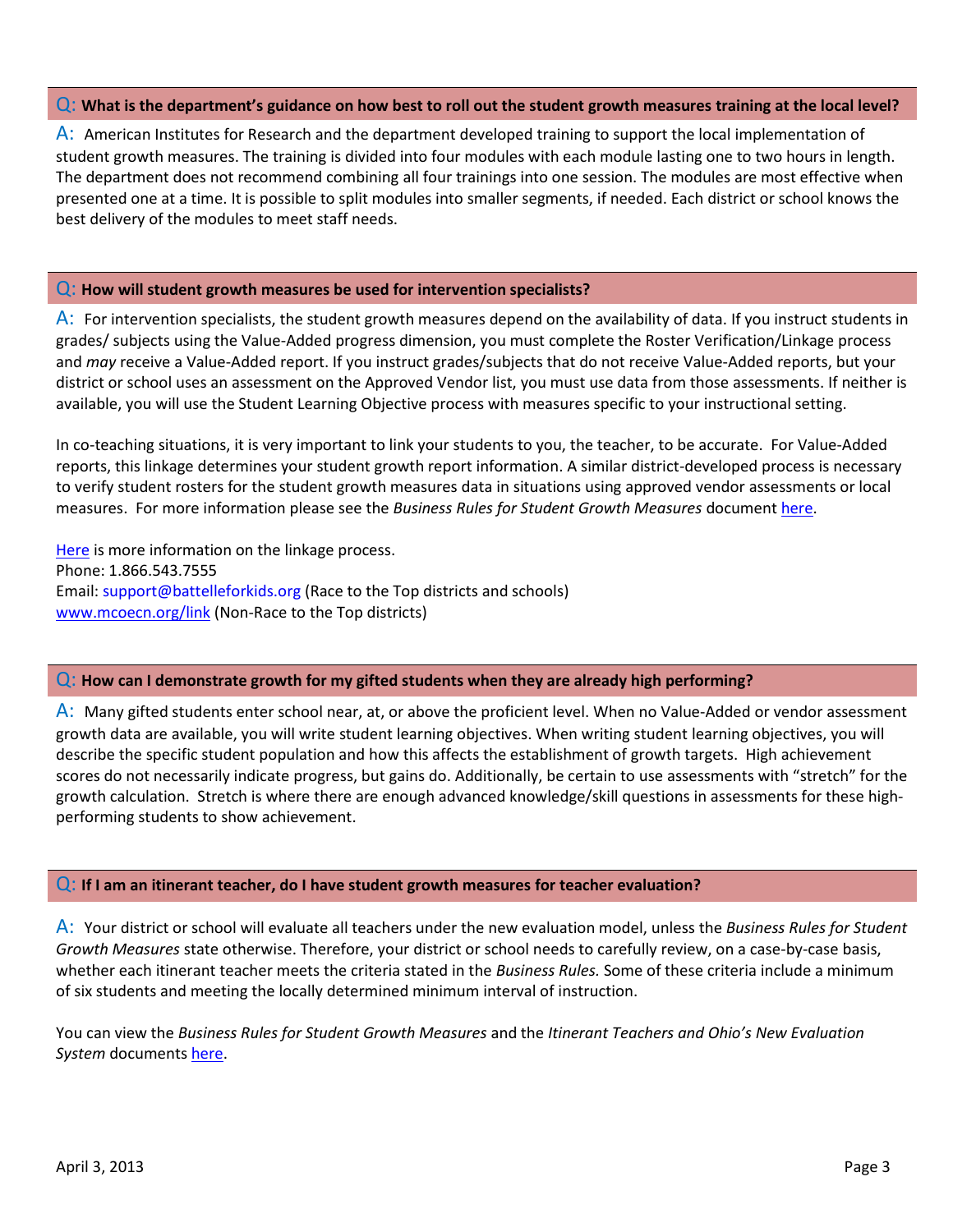## Q: **How do I determine whether or not I have the required six full-time equivalent students to generate a teacher-level Value-Added report?**

A: If you teach a Value-Added course, you should automatically link regardless of the number of students you instruct. To receive a teacher-level Value-Added report, you must link to the equivalent of at least six full-time students for a grade/subject area. After linking, you will receive scores for your students. The *system* determines the students who factor into the full-time equivalent and determines whether you meet the minimum of six full-time equivalent students.

# Value-Added Measures

Q: **My district has extended reporting and receives a URM Value-Added report in the high school and in science and social studies in the elementary and middle school. Does HB 555 still apply?**

A: No. All URM teacher Value-Added reports before 2012-2013 are considered pilot data and do not count towards OTES. The first year of the URM Composite, for 2012-2013 testing, will be released in September 2013 and shall be used as Category B data at a minimum of 10 percent. District and schools participating in the Teacher Incentive Fund, the Tennessee Comprehensive Assessment Program, and Battelle for Kids' SOAR are examples of those participating in this extended reporting. For more information, [here](http://education.ohio.gov/GD/Templates/Pages/ODE/ODEDetail.aspx?page=3&TopicRelationID=1230&ContentID=125742) is the *Policy Update for Value-Added* document.

Q: **If all the courses I teach are Value-Added, is my entire (50%) student growth measure comprised of teacher-level Value-Added data?**

A: Yes, but it is phased in over a two-year period. If your schedule is comprised only of courses or subjects for which the Value-Added progress dimension is applicable, until June 30, 2014, the majority (≥26%) of the student academic growth factor of the evaluation shall be based on the Value-Added progress dimension. On or after July 1, 2014, the entire student academic growth factor of the evaluation shall be based on the Value-Added progress dimension.

If you are instructing Value-Added courses, but not exclusively, the student growth measure progress dimension shall be used in proportion to the part of a your schedule of courses or subjects for which the dimension is applicable.

Q: **I am a teacher who has Value-Added data, but I also teach other non-Value-Added courses. My Value-Added data is from the year before. My district has determined that I can use local measures, too. Are the local measures from the current year or are the local measures from the same year as the Value-Added data?**

A: If you have Value-Added data available, then it must be used. Your district will decide if local student growth measures are used in combination with Value-Added data. A district might determine, as in this case, that your student growth measures will be the Value-Added data which is only available from the previous year and local measures, which are always from the current year.

#### Q: **Will grades 5 and 8 science OAA be a part of Value-Added?**

A: Since the current science Ohio Achievement Assessment includes content from multiple grade levels, it does not count towards teacher evaluation. Future Ohio science assessments will have a Value-Added calculation and will count towards teacher evaluation. The timeline for the teacher-level Value-Added report availability is not yet determined.

#### Q: **Will the end-of-course and end-of-year exams have a Value-Added report. If yes, when?**

A: Yes. These exams will have a Value-Added report for tested areas. The timeline for the teacher-level Value-Added report availability is not yet determined.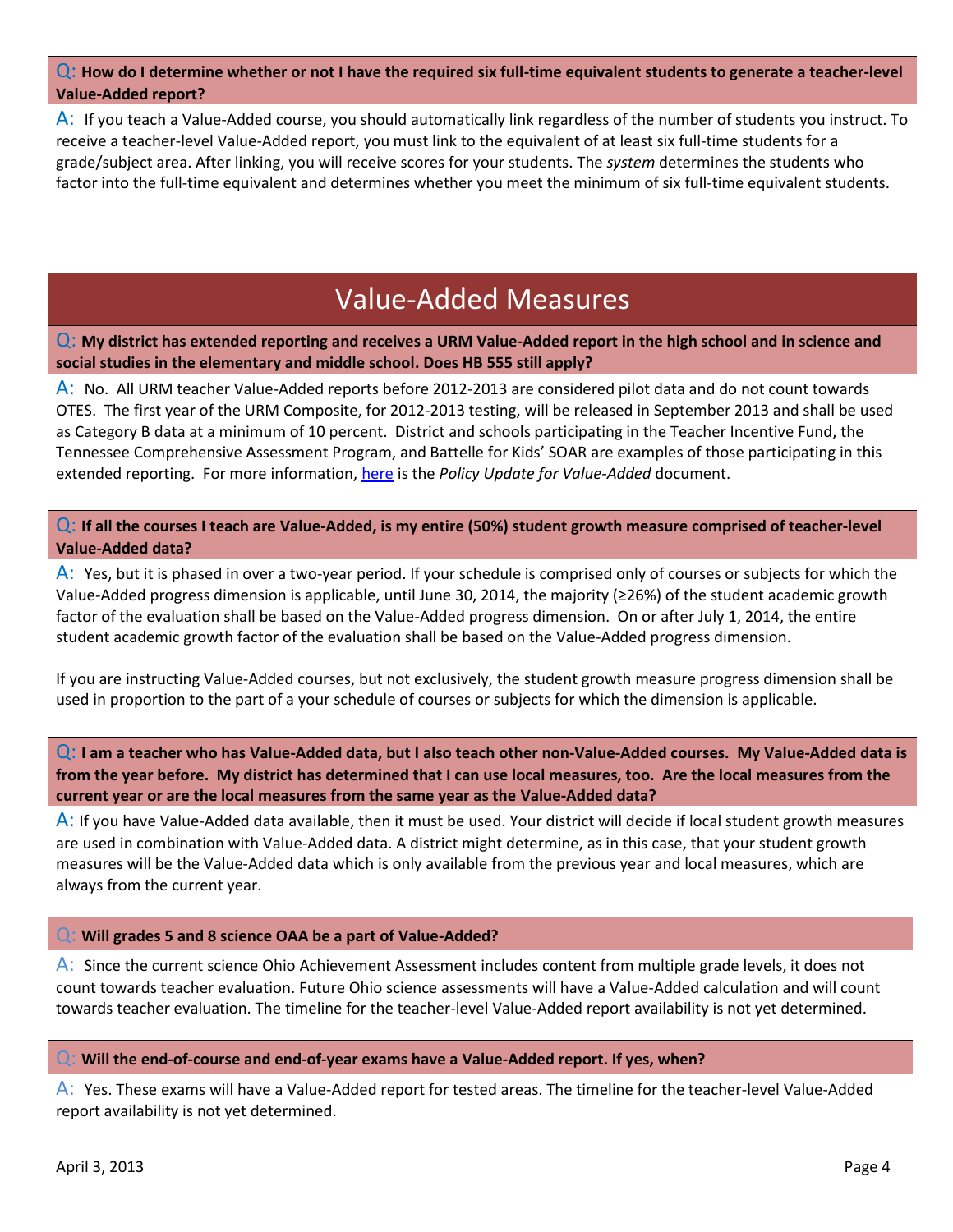# Approved Vendor Assessment Measures

## Q: **If I have Value-Added data available, it must be used. However, what if I have an approved vendor assessment at my grade level? Does the vendor assessment count, too?**

A: The vendor assessment requirement is only when Value-Added data is not available. So for example, if you are a 4<sup>th</sup>grade teacher instructing both science and math, you will have a Value-Added report for math. You also administer an approved vendor assessment for science and will receive a growth report from the vendor. In this case, you will only be required to use the Value-Added data. Your district may still choose to use the approved vendor data as a local measure in combination with the Value-Added data, if you do not exclusively instruct Value-Added courses. However, if you do not receive a Value-Added report but use an approved vendor assessment in the manner prescribed by the vendor, you must use the growth data provided.

Q: **The Request For Qualifications submitted for Terra Nova that is posted on the department's website states student growth can be visible, if the test is used in consecutive years. I give the Terra Nova to all students for gifted identification purposes and only test every other year. If this is the case, can this test be used for student growth?**

A: The vendor data is only a required component, if a growth report is "available." This means the district or school meets the vendor's administration requirements. In the situation above, it does not sound like a growth report would be available.

### Q: **Does my district have to purchase vendor assessments from the department's approved list?**

A: Your district is not required to purchase approved vendor assessments. However, if you do not have Value-Added data and use an approved vendor assessment in accordance with the vendor's guidelines and receive the vendor growth report, then the data from the vendor assessment must be used in your student growth measures calculation. If neither Value-Added nor approved vendor data are available, you will use the Student Learning Objective process with measures specific to your instructional setting.

## Q: **How is the approved vendor assessment data entered into the electronic Teacher and Principal Evaluation System (eTPES)?**

A: Your district will receive your teacher-level growth report from the vendor that will include a 1-5 rating for student growth. This number must be entered into the electronic Teacher and Principal Evaluation System (eTPES) at the local level for each teacher with data from the approved vendor assessment.

#### Q: **If I am using an approved vendor assessment, do I need to write a student learning objective around it?**

A: No. If you use an approved vendor assessment in accordance with the vendor's guidelines and receive the vendor growth report, this report will provide a 1-5 rating for you. It is a district decision to combine local student growth measures, such as student learning objectives, in content areas not measured by the approved vendor assessment.

# Local Student Growth Measures

#### Q: **What are the options for local student growth measures**?

A: There are three types of local student growth measures that show the your effect on student learning:

- 1. Student Learning Objectives
- 2. Shared Attribution
- 3. Approved Vendor Assessments (for Category A teachers per House Bill 555 guidelines)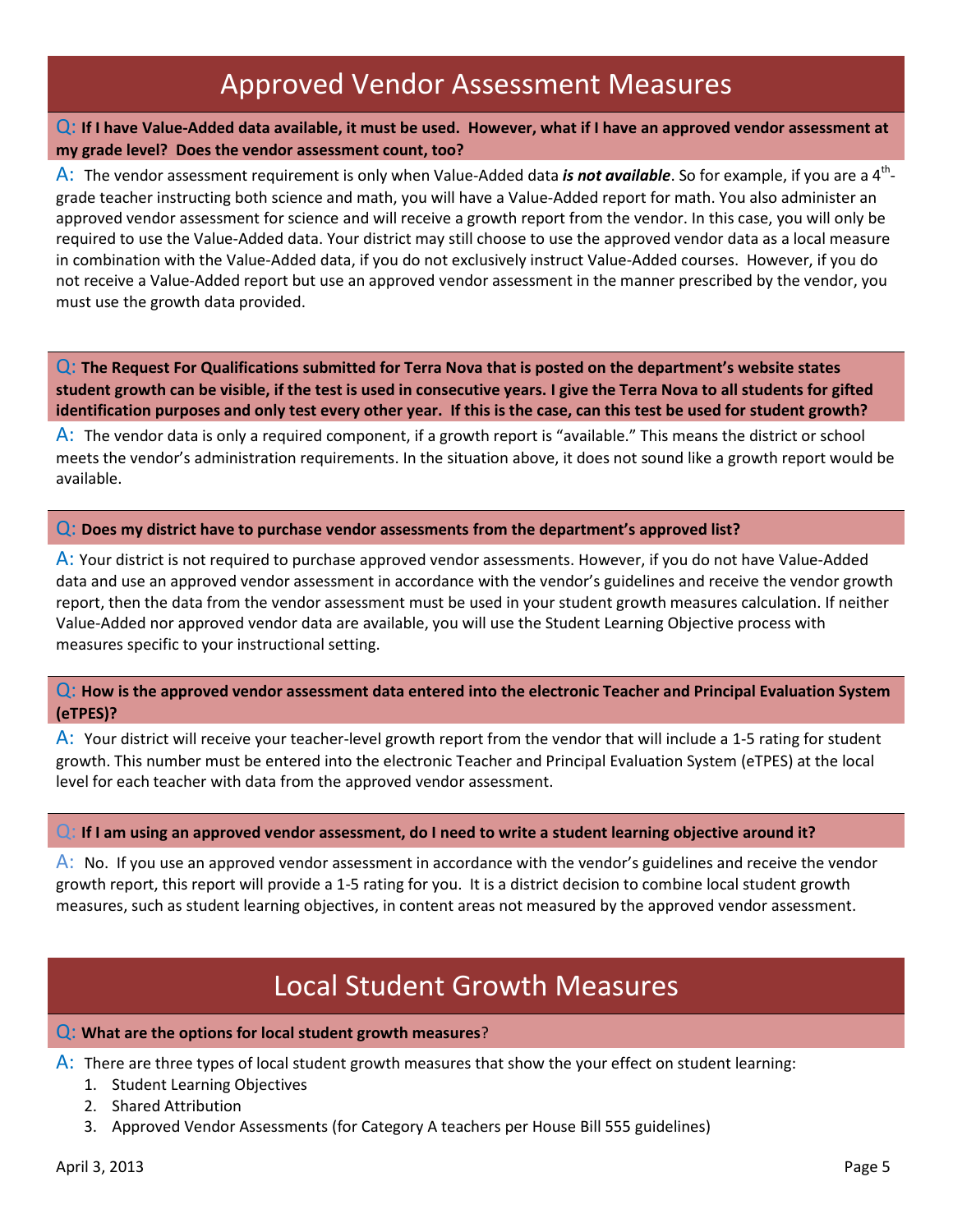### Q: **What are SLOs?**

A: The **Student Learning Objective** is a process to identify and use measures that are specific to relevant subject matter. Measures for student learning objectives must be district-approved and may include:

District-approved, locally developed assessments Pre/Post assessments Performance-based assessments Portfolios Vendor assessments not on the Ohio Department of Education's approved list.

Student learning objectives demonstrate a teacher's impact on student learning within a given interval of instruction. Student learning objectives also contribute to distinguishing between effective and ineffective teaching. Ohio has developed clear guidance documents for districts and schools on developing, approving and scoring student learning objectives. For more information on this topic, visit the department's evaluation website [here.](http://education.ohio.gov/GD/Templates/Pages/ODE/ODEDedicatedPage.aspx?page=970)

# Shared Attribution

## Q: **What is shared attribution?**

A: Shared attribution is an *optional* local student growth measure that can be attributed to a group of teachers. It encourages collaborative goals and may be used as data in the student growth component of teacher and principal evaluations.

#### Q: **What are some examples of shared attribution that our district or school may choose to use?**

A: Shared attribution measures may include:

- Building or District Value-Added is recommended if available;  $\bullet$
- Building teams (such as content area) may utilize a composite Value-Added score;
- Building- or District-based student learning objectives.

## Q: **Will Shared Attribution scores be pre-loaded into the electronic Teacher and Principal Evaluation System?**

A: No. Since districts and schools determine the percentage they will assign to the shared attribution and which measure of shared attribution will be used (i.e. district, building or department level Value-Added), shared attribution scores are manually entered.

#### Q: **What are the pros and cons to using shared attribution?**

A: By choosing to use a measure that can be attributed to a group or the entire staff, many districts aim to encourage collaboration among staff. However, districts and schools must also consider that you and many teachers evaluated by this data may not be directly involved in establishing the score, i.e. high school teachers and special areas. Furthermore, a shared measure is not a true picture of your impact on the students you instruct. For these reasons, the department recommends that districts using shared attribution as a local growth measure in teacher evaluation should consider keeping the weighted percentage low (between 5-10% or at least less than half of the student growth measure).